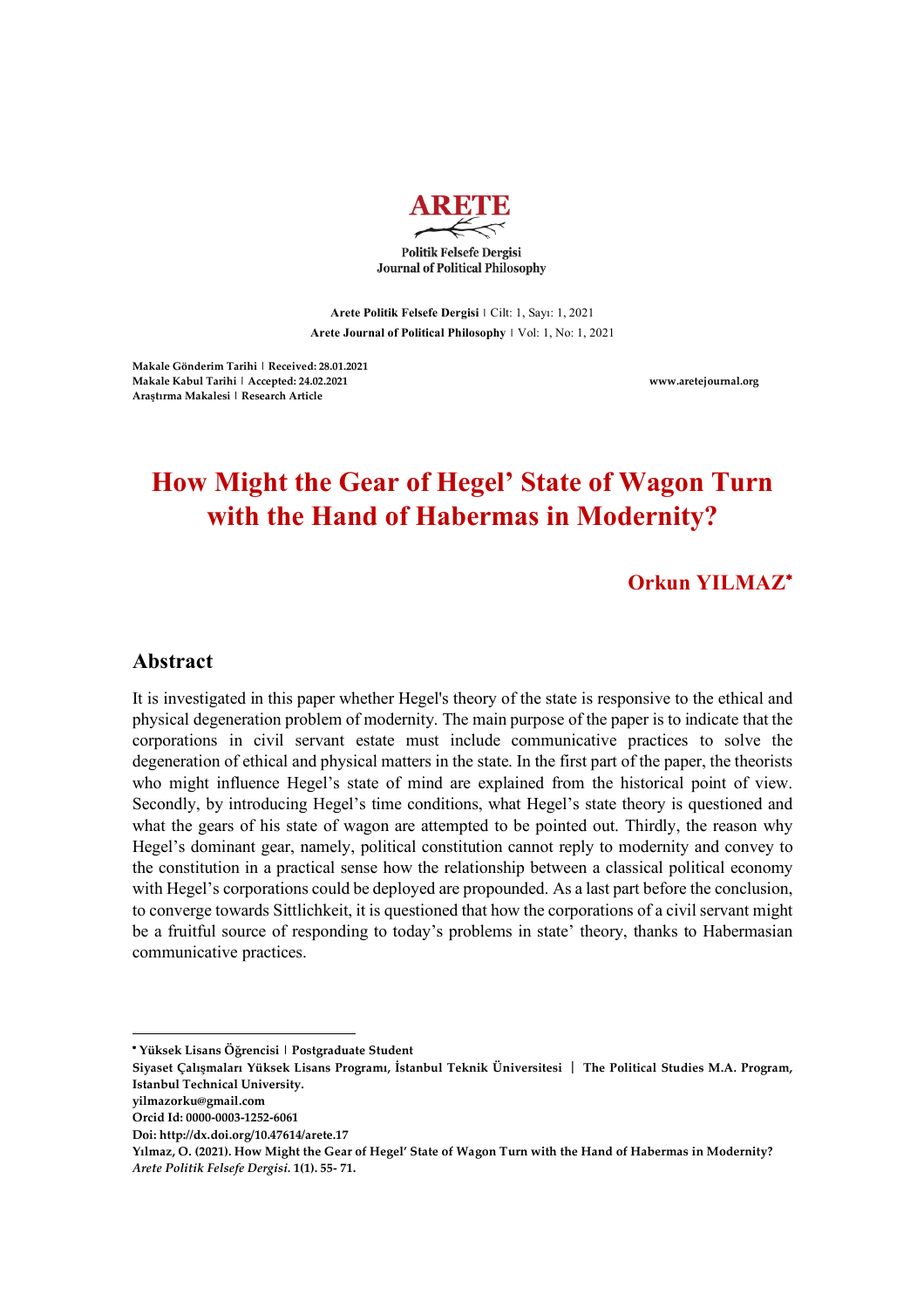**Keywords**: G. W. F. Hegel, Jürgen Habermas, State of Wagon, Civil Servants, Communicative Practices.

# **Hegel'in Devlet Vagonu Habermas'ın Yardımı ile Modern Zamanlarda Nasıl İlerleyebilir?**

## **Özet**

Bu yazıda, Hegel'in devlet teorisinin çağdaş zaman problemleri olan etik ve materyal yozlaşmaya yanıt verip veremediği incelenmiştir. Bir devletteki etik ve materyal yozlaşmanın giderilmesi için memurluklardaki iş birliklerinin iletişimsel pratikler içermesi gerektiğini ortaya koymak, yazının temel amacıdır. Yazının ilk bölümünde, Hegel'in devlet teorisini etkilemiş olabilecek filozofların düşünceleri tarihsel bir perspektiften anlatılmaya çalışılmıştır. Akabinde ise, bulunduğu zamanın koşulları göz önüne alınarak, Hegel'in devlet teorisinin ve metaforik olarak onun devletini taşıyan vagondaki çarkların neler olduğu sorgulanmıştır. Yazının üçüncü bölümünde, Hegel'in baskın çarkı olan anayasasının, bugünün koşullarına cevap veremediği keşfedilmiş ve bu bağlamda diğer çarkı olan pratiksel anayasaya geçilerek, klasik politik ekonomi öğretileri ile Hegel'in iş birlikleri arasındaki ilişkinin ne olabileceği ortaya konmaya çalışılmıştır. Sonuç bölümünden önceki son bölümde ise, Hegel'in devlet teorisindeki ideal olan Sittlichkeit'a yakınlaşmak amacıyla, Habermasian iletişimsel pratikler kullanılarak, memurluklardaki iş birliklerinin günümüzün bahsedilen problemlerine cevap vermek anlamında nasıl verimli bir kaynak olabileceği açıklanmaya çalışılmıştır.

**Anahtar Kelimeler**: G. W. F. Hegel, Jürgen Habermas, Devlet Vagonu, Memurluklar, İletişimsel Pratikler.

### **Introduction**

From the perspective of state debates, there is a continuous tension on individualism and collectivism in which whether one individual has aimed for herself achieving happiness in the purest form of individualistic terms or an individual should be recognized in her community and has to have a virtue depending upon his profession and hierarchy. In the previous sentence, it is believed that every singular word has the potentiality for discussion about the state, and these are still being discussed in politics over centuries.

Besides, some of the discussions are moving in the same train rails which means that with different expressions, they refer to the same cluster of purposes and ideas. Although the problems of discussions on the state are not resolved entirely; therefore, every theorist is considered to have a considerable *state of wagon.* The state of wagon means expressionist and introductory elements of doctrines and what remains us from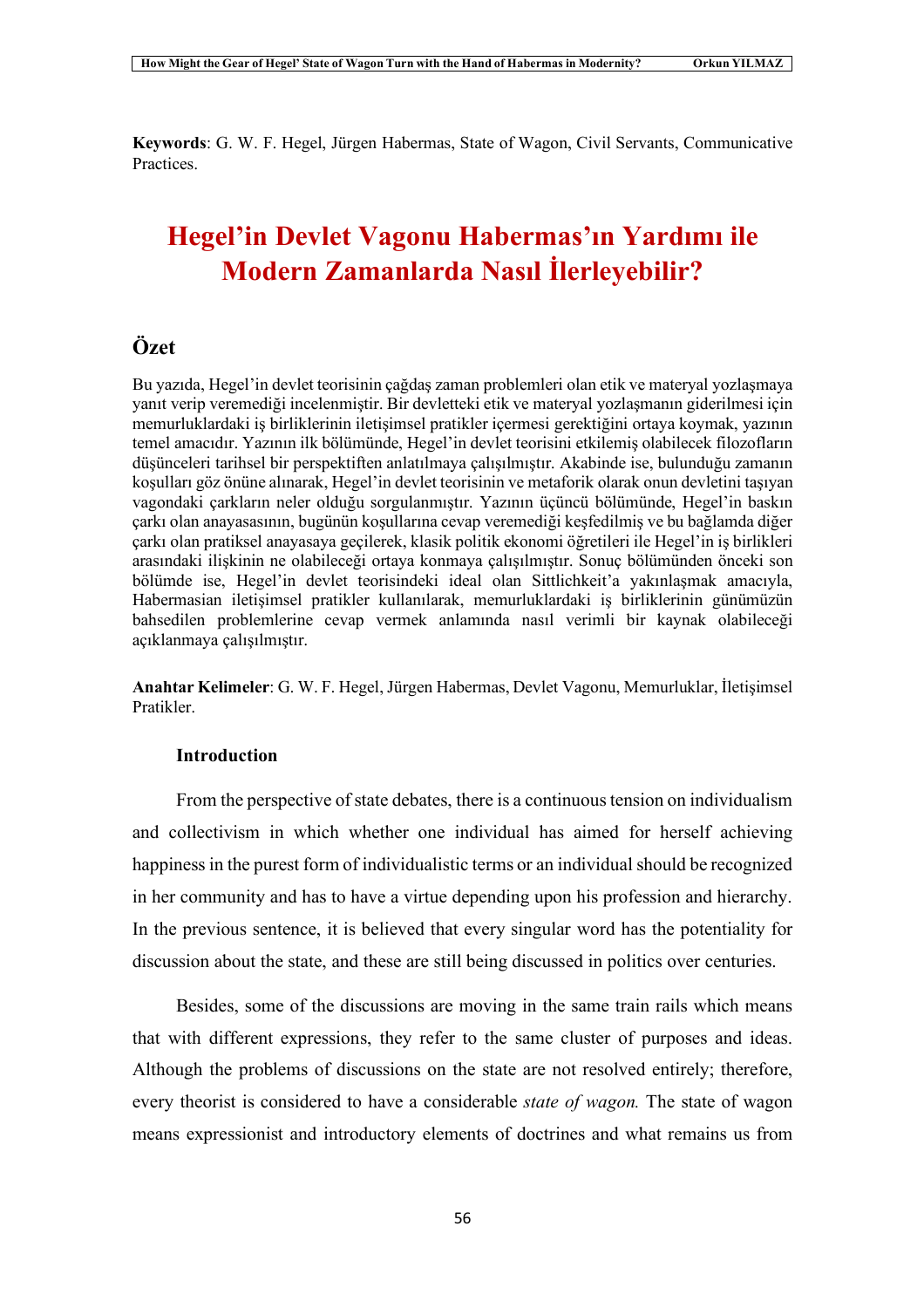those theorists who try to solve the above puzzling question. In a terminological and allegorical sense, you as an individual are on the wagon, which carries you to the state of tenets. In other words, it means that when you seek for an answer to this puzzling between state and individual when you confine imaginably to those theorists, they are few sentences before going deeper explanation, that's the labelling of state of wagon. Well, is there a stationary wagon, or at least is one of the gears of the wagons still turning willingly?

#### **The History of Wagons Mechanism for Theory of State**

In the history of the paper question, when we consider war conditions and crisis comes from Ancient Greece of view, there happened the debate about the diagnostic problem of state and actually, the central axis could be claimed on debates between Sophists, mainly discussing of Protagoras here, and Plato period of Platonic Academy. On the one hand, Protagoras as much we have known with his famous sentence in Plato's *Theaetetus*: 'Man is the measure of all things, of the things that are that they are and of the things that are not that they are not' (ed. McDowell, 1977, 151e). Therefore, simply putting, they advocate relativism or individualism. On the other hand, mainly, Plato has believed and rejected them and expressing the similarity of people, and inside of them there is one and steady essence or truth which is perpetual (Huard, 2006, p. 90).

Although there are enormous political theorists in the Roman period such as Cicero, Seneca, here leaping at Machiavelli who made significant shifting on this debate above. With the similar tension between Italian city-states and for saving and overcoming those similar war condition as Platonism had, Machiavelli claims that there should be reason of state which means clarification of the features of political leaders, not the first analysis for sure, but especially his *Prince* was making that shift, according to Cassirer, Cassirer potentiated more fiercely the study of empirical but also universal facts to be analyzed and forming the feature of political leaders especially (Cassirer, 1946, p. 125). Therefore, in my reading, he could articulate that the effective ruler of political sovereignty should be read as based on historical facts as scientific realms, a vocation, so to speak.

Perhaps, the last substantial alteration in this brief history of the state to Hegel is what we could assume one of the inspirers of a theoretical ground of the French Revolution, namely Rousseau's general will. That was also a time of crises in which the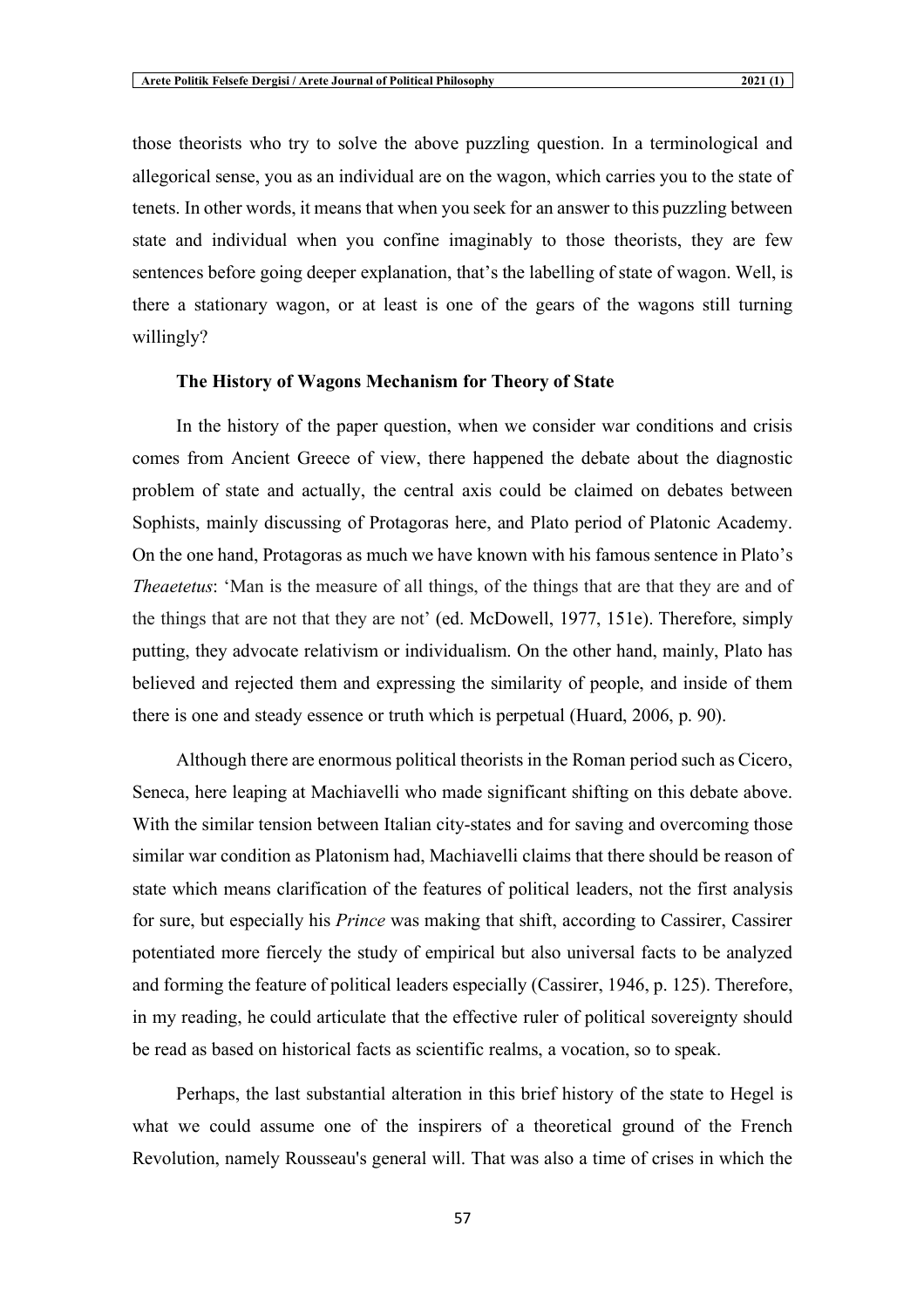inwardness of citizens has come to the point, which is not compatible with the idea of church, besides of economic conditions as well. That is standing itself with on individualized freedom and its capability and accordingly dependency of individual interests. In that regard, a state should be modified according to the law which has given the possibility for improvement of its citizens, nothing other than a social contract between which has ultimate power in this regard.

Therefore, the wagon mechanism of defined terms of the state which might have been an influence on Hegel is, accordingly, for Plato, it was philosopher kings of power, for Protagoras, it was for pain and pleasure of people, thanks to being the measure of everything, accordingly relativism of state. For Machiavelli, political leadership is a mechanism for a state. For Rousseau, it was general will.

#### **Hegel's Wagon Mechanism for Theory of State**

In the question of the paper, Hegel, unsurprisingly, has some voices for the issue; the circumstantial condition had quite matched for feeling the similar tension as his predecessors did have. It was between French Revolution ideas and conservative forces; and its spreading effects on Hegel who recognized the crisis of First Reich. Therefore, in general, when Hegel says reconciliation, in my opinion, it implies salvation from crises in which especially came up with French Revolution, including damaging novelties until to Bourbon Restoration.

To the point of French Revolution, why it would better off having Hegel as opposed to that revolution is that Hegel conceived French Revolution as it was deprived of content. However, it does not mean that Hegel denies the gains of revolutions, and he advocates sustainability of every institution or briefly status quo. He was well aware of the fact that an institution could be dead before revolutionaries could destroy it. In detail, when it was out of serving society, it was dead at that time for Hegel as well (Ritter, 1984, p. 47). However, it could be claimed that he had a problem with French Revolution on the issue of political realization of freedom. For Hegel, the meaning of freedom has rooted dimensions in ancient times, especially with Aristotle who had taken freedom as the essentiality of political participation and accordingly being of man. Then, Hegel sees revolutionaries insofar as they pursue the re-establishment of institutions or constitution to positive law; they tend to lose historical content and its truth which Hegel believes it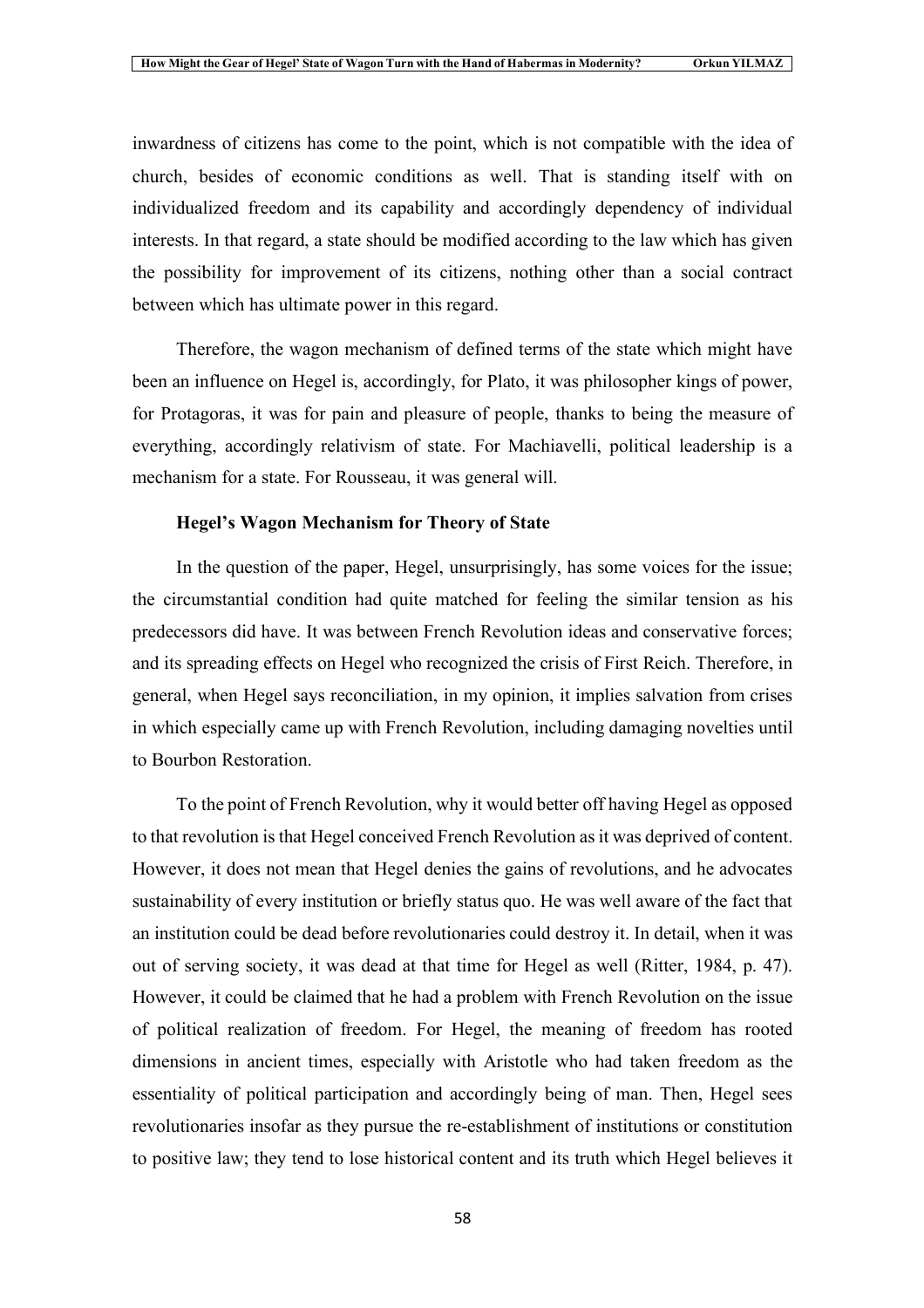exists. He had doubted the disconnection of hazard, which stems from between formality and reality at this point (Ritter, 1984, p. 55). While someone should take into account the reason which is not only formal but also a fulfillment of contents in politics, therefore, the reason in French Revolution was so abstract and not enough for Hegel, that was essential for recognition of reason in a concrete sense. And what is most concrete could only be detected in world history.

The expression of rationality is 'state' in Hegel (Gökberk, 2012, p. 104). From where we know this system rationality because what being rational is actual (ed. Wood, 1991, Preface, p. 10). For this reason, nothing other than rationality should be sought within the state. Reason itself is the place where does not need external phenomena. At first, there is always a possibility for self-actualization. A state is the production of spirit, which is in and for itself, that means the condition of the absolute, highest form of becoming. However, to contemplate of the state is not giving precious solution for problems which never happened, but to comprehend its activities and commitments of dedication to be concrete.

The reason why Hegel did not search for within expression of nature solely, is that the *Idea* in nature has a deficiency of *Idea* of concept. It is not committed and not developed because there is no consciousness there yet. Then, a state cannot be the product of nature or analogously with subjective spirit alone. Before going back further on the state of Hegel, it could be said that its place is in objective spirit, but since world history did not prove any perpetual and demanded state, then a state does not reach ultimate or absolute spirit but converging toward it. Although, in the following part, it will be tried to seek an answer to the question of why Hegel teaches this ultimately unsuccessful path to that state?

In the searching for this question, the objective spirit is where the formations of the general will begin. i.e., abstract rights, family, civil society, state. What Hegel believes by saying of objective formations is quite matched with Montesquieu's law which does not spring from a particular will but interests of others, with reference to the whole (ed. Wood, 1991, §261). Therefore, in this paper, the problem of state is also the problem of volition, because if volition, by nature, has various rooms to be entered, its concreteness is nothing other than reality, then problems with most objective volition to which is a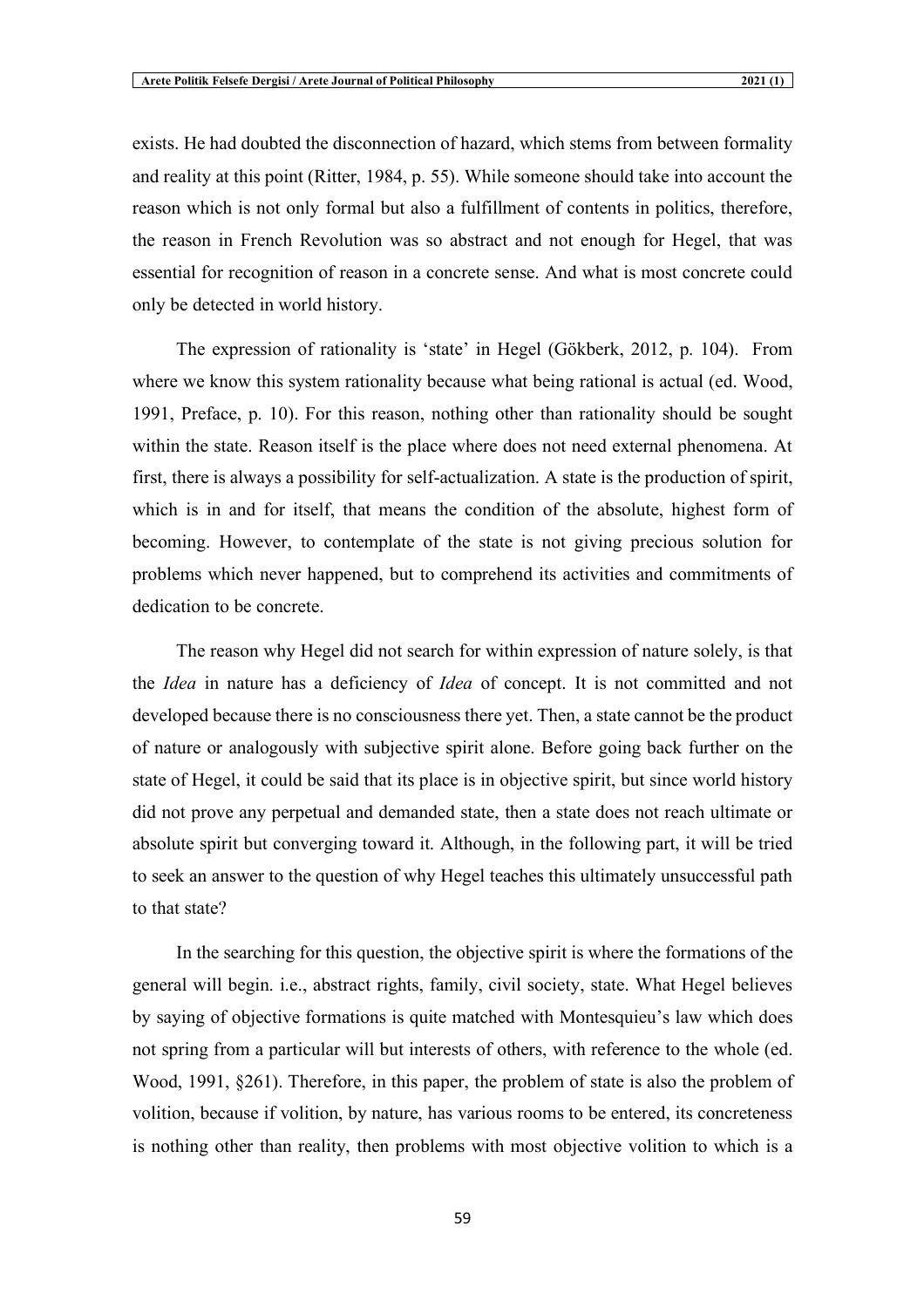state also addresses the problem of volition. Apart from looking for truth in volition, the formation of this volition will shape like the gravitation force between atoms in elements (ed. Wood, 1991, §7). Moreover, that force in volition is freedom. Therefore, with logical instruments, the problem of state is passing through the problem of freedom in Hegel, more preciously, the individual of state or particular will whether does contribute to the general will or not. In other words, no value of a particular will does not accompany the general will. However, in Hegel, they are not two distinct, rather general will is unlocked at around depthless of particular will. For the formation of the general will, it results from a relationship between individuals in that they have satisfied with each other through the exclusive mediation of the form of universality (ed. Wood, 1991, §182). It is reciprocal relation and impossible to imagine one of them does not exist and the other exists. Therefore, for Hegel, the state also refers to an instrument for balancing this reciprocal relation. The one, most successful and nighest to absolute spirit, is that.

That mentioned reconciliation in Hegel between particular will and the general will evolves within estates (*Stands*). Estates play a bilateral role of organizing the unity in such a way that they must know shared rights and their binding forces, and while the processes on those should be founded on reason, rather than contingency. On the other side, it is not finished yet, because individuals have to have specific features as well. Maybe, most prominently, in an Aristotelian sense, they should be aware that they are living in an ethical organization and more specifically, their dispositions should tend to comply with their customs on behalf of rights. What should be prevented is that consisting of inorganic bonds within a state and individuals who are following their private interests, and they must be saved from arbitrariness, contingencies. Therefore, the wagon mechanism for the state in Hegel is passing by the horizontal level of estates. It is not enough that the individuals in these estates i.e., agricultural workers, commercial or business members, civil servants work for a common goal, but necessarily they should admit themselves and recognized identity by the same identity. It will be discussed later.

However, Hegel did not introduce a mass of theory of the state which still has some faces that cannot respond to modernity these days. This inclusive expression in Hegel that state is an instrument for balancing this reciprocal relation could be separated into two main domains. That separation borrowed from Ludwig Siep's distinction by saying that Hegel distinguishes the '*political constitution'* from '*constitution in the particular*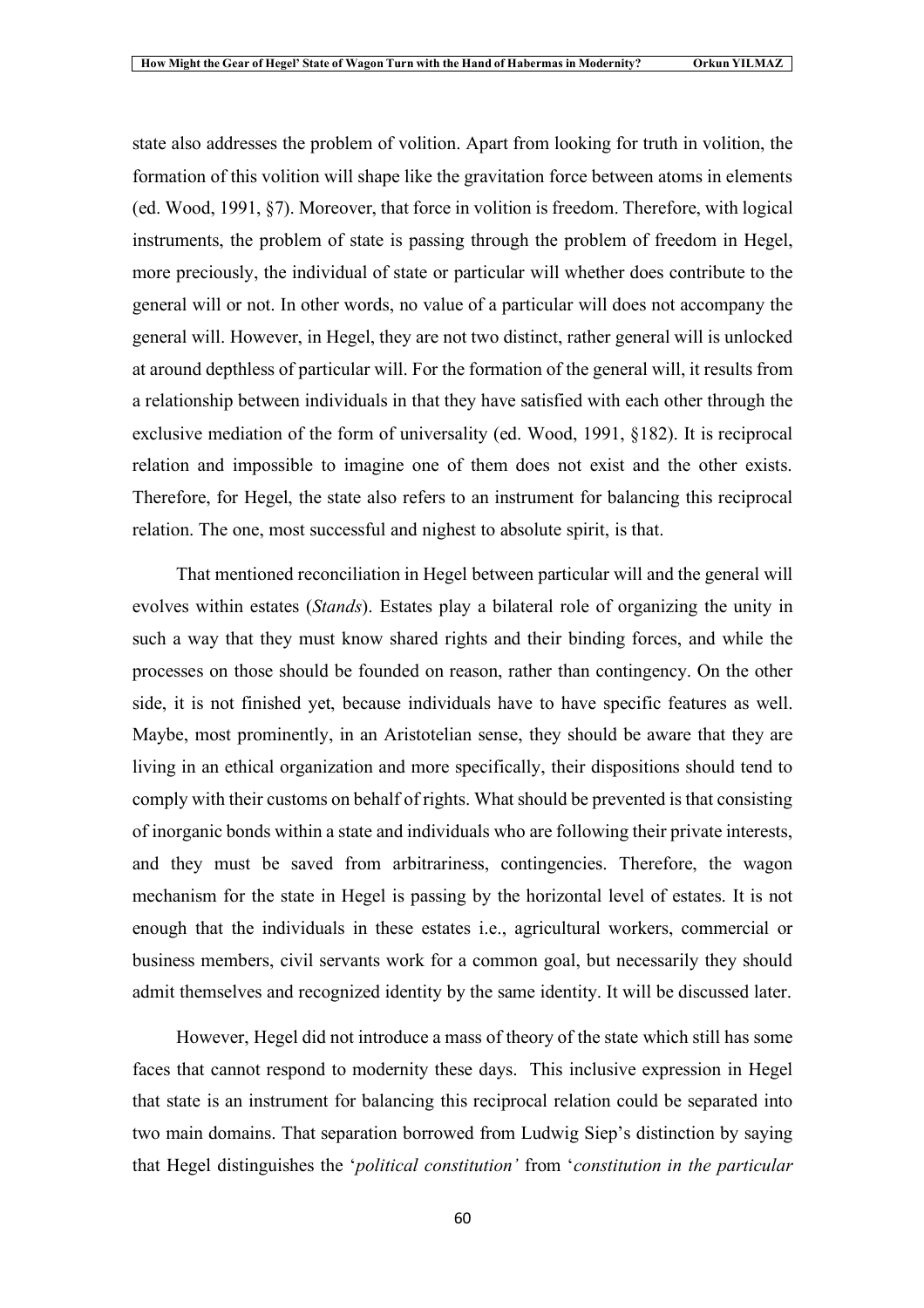*sense*' and subordinates the latter to the former (Siep, 2004, p. 279), and those are two gears of Hegel's wagon in this paper. The first of them is to promote ethical values in terms of loyalty and patriotism which is conflated with the political constitution. The second one in this paper is through corporations that would also be interpreted that Hegel has also similar presupposition with classical political economy theories. Therefore, these two aims of state coordinates with each other, and no one could claim that the idealistic state in Hegel seems contradictory in that sense. Is it still sufficiently responding to the requirements of modern days?

#### **Which One of the Gears in Hegel Is Still Working in Modernity?**

In order to understand this question, it inevitably depends on the conceptualization of the modernity of Hegel himself. The Reformation, the rise of capitalism, and the French Revolution are for Hegel three key developments of modernity (Ritter, 1984, pp. 151- 182). The main difference between antiquity and modernity in Hegel's favor of the post-Christian world which is also a 'Germanic world' is the emphasis on free individuality and subjectivity (Siep, 2017, p. 199). From this emphasis, the task of the modern state is to preserve individual freedom (Hegel, 1975, §552) in whatever formation of absoluteness of the state as discussed in which state is harmonized unity and does not have juridical or moral specific tasks, but still, there is opposition to antiquity. Moreover, another point of conceptualization of modernity is to destroy the purposeless differentiation between civil society and the state in the Middle Ages, contrary to what Hegel has in mind. At the same time, it does not mean that supporting of centralization of everything in the state; rather he supposes the division of labor like in the production process within the recognition of membership and its projection to absolute (ed. Wood, 1991, §290). This was the reason why Hegel did not imagine going back to Greek citystates (Avineri, 1972, p. 92). Briefly, the true premise for modernity seems like individuals are able to reflect upon foundations, which sounds pave the way for recognition in Hegel. This reflection has aimed nothing other than absoluteness of state, in that it is the end which individuals pursue their ideas of happiness.

Turning back to consider political constitution, the meaning of the constitution in Hegel is 'spirit of the people' (ed. Wood, 1991, §274). What Hegel does not want to see on the constitution as a product of legislative assembly which its members are selected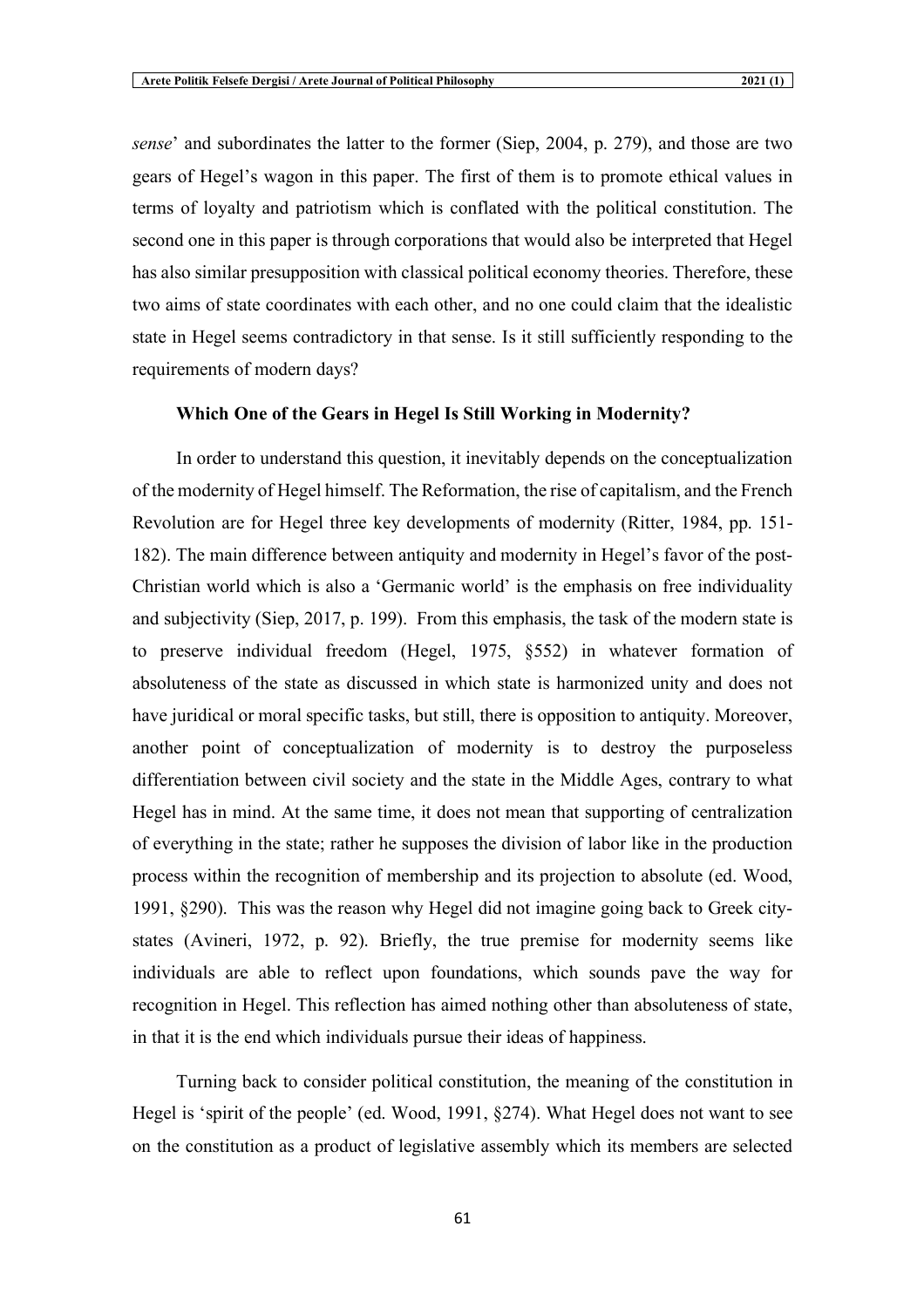with general electoral procedures as common almost everywhere today. The question of who should make the constitution is a critical role for the struggle of answering to whether as a contract between estates and monarch as an impulse of general consent to a monarch proposal or direct imposition as in France in 1814 (Siep, 2004, p. 271). What is wellknown that Hegel rejects third party solution that led to being alienated from unity.

The problem of the constitution is one of the key elements in Hegel's state. Since he was aware that a dysfunctional constitution does not properly move body politics as his predecessors did struggle. But, as I referred earlier, Hegel does not easily comprehend the power of the constitution in an exercise of the state which is apart from the sphere of civil society and that making it difficult to grasp what political constitution corresponds in Hegel. However, we know that *telos* of political constitution comes into being in the constitutional monarchy in Hegel because the direction of his circular regulations of the constitution which is working with 'rule of law' elevates with constitutional monarchy. Hegel, in contrast to Montesquieu, overwhelmingly important that the separation of the general will is accepted, not in means of balancing power at the level of state or atomistic perception of powers at lower levels, but a general will which is regulated and forming of political constitution, yet ultimately reaching decisive individual will, namely a monarch. The conceptualization and her role of the constitutional monarch on war and sovereignty worth to be discussed.

That part of monarch's sovereignty had been argued for a while; some people unavoidably label Hegel who was alluded to support fascist or antiliberal defender of Prussianism but famously made by Karl Popper. Popper's claimed that Hegel's fundamental master and slave conceptualization are potentially dangerous grounding the formation of state. Its roots are originated in Platonism and accordingly Aristotelianism, so they both stand against open society, especially referring to Hegel as the father of Totalitarianism (Popper, 1952, p. 20). -it should be noted that Popper did not see them having very similar doctrine except by minor differences- while Aristotle keeps with the form and its theology, Hegel also finds it with the actualization with morality, because there are secrecy and destiny which is not actualized yet in history as Grand Justice Court which people cannot escape from it (Popper, 1952, p. 7). However, the critique of Hegel, I work by Popper specifically about critiques, seems brutal because Hegel is not addicted to originate his ideas on the state on power, or there is no special "German Path" in the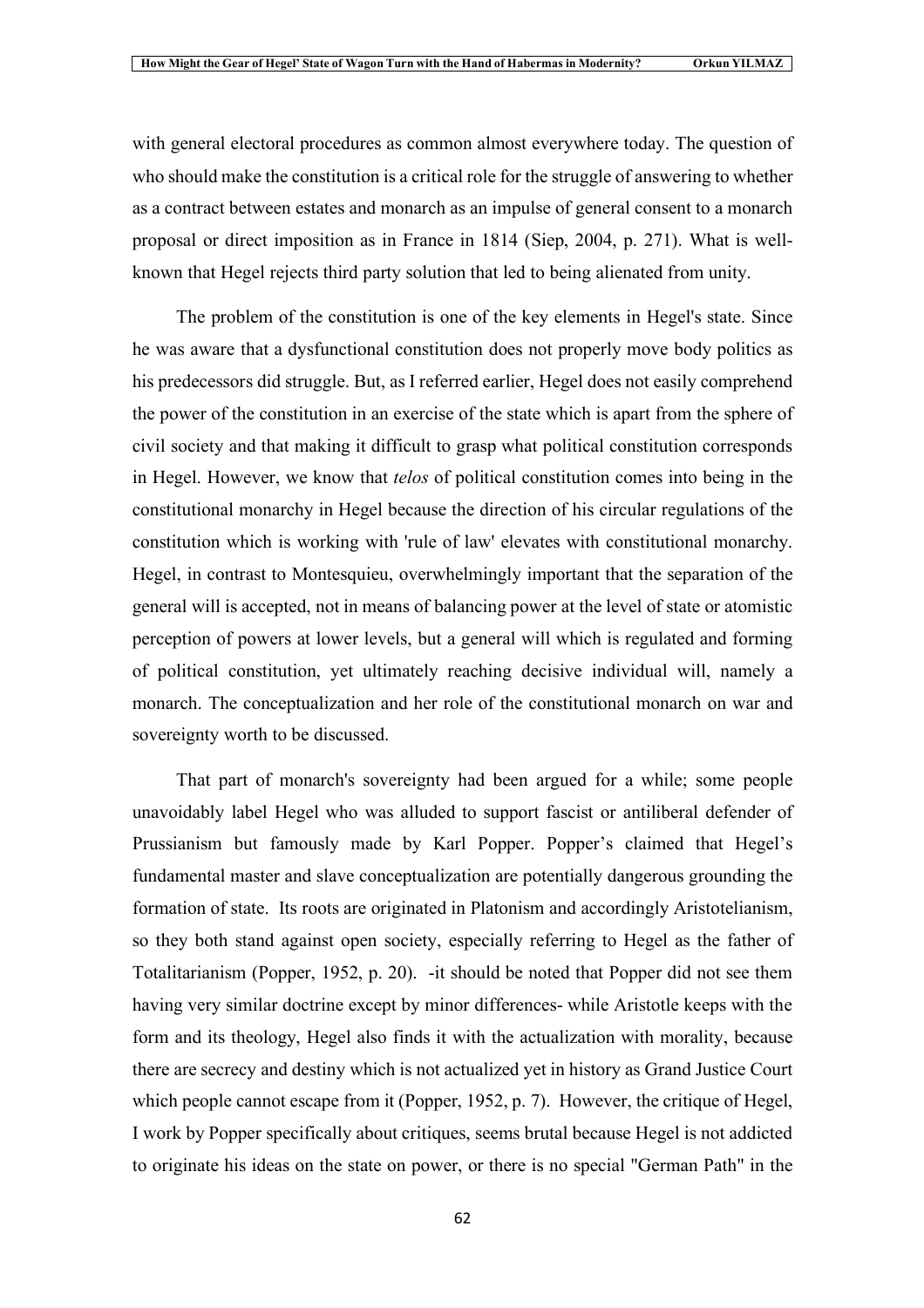context of modern history. But this does not mean that there are some meaningful nuances for criticizing Hegel's dominant gear, political constitution.

The process of the constitution is neither made by solely monarch nor done as a project of a group of people' acceptances. In contrast, it is flourishment of historical development which induces to reach of being the spirit of people. Therefore, it is necessarily believed that the existence of the spirit of people a theological phenomenon that is latent or unlocked and having different forms based upon different realms of history. However, this hazardously and truly signs that there is no one from the group to be represented above all others, which means that everyone can purpose to be that much power there if anything goes wrong in the system. Moreover, if the conceptualization of war condition and its necessity (ed. Wood, 1991, §323-324) is accepted since states should have in war condition in order to ossify public life and prevent unity as mere aggregate individuals, on behalf of the fact that the situation of crises either internal rebellion or external threats to unity have a matter of making ideal actualized unity via negation as highest cognition of state, then, by recalling of where all it begins above, namely the problem of freedom and related to fundamental rights is fragile to be transgressed by the monarch. How far intrusion of freedom of the individual is allowed is not clarified in Hegel's constitutional monarchy. There are no appropriate limits on the sovereign of monarch imposes upon estates on theoretical sense, which makes this dominant gear is not working in modernity.

Due to disadvantages or those kinds of critiques, speculatively, which Hegel also was considering those, and consequently, Hegel wanted to carry his spirit of the people' into practices. It also amounts to a demand for drifting away from a Kantian abstract understanding of the law, because he had thought that his understanding of abstract rights related to freedom is matched with that doctrine. It is proof that Hegel was trying to go beyond Kant, thanks to his distinction between *Moralitat*, namely subjective morality, and *Sittlichkeit*, the wider totality of ethical life (Ritter, 1984, pp. 151-182). In detail, what *Sittlichkeit* is substantial ethical life, but Hardimon explicates the term of *Sittlichkeit* is used for embedment of the most advance and stable human freedom form which is nested with the constitution (Hardimon, 1994, p. 110).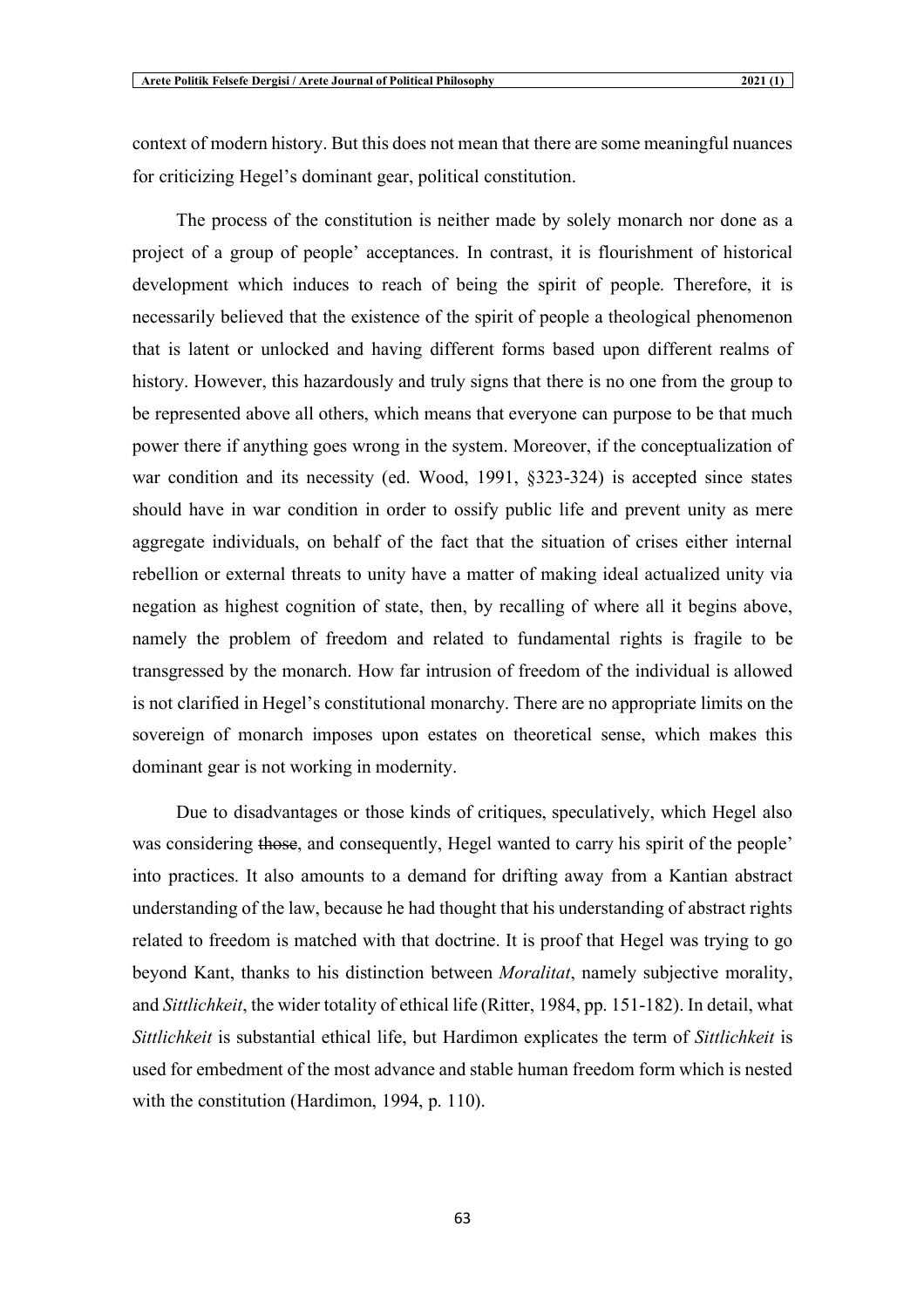In substantial ethical life, corporations in estates make these abstract rights embodied with coming into being in which one can practice his abstract rights with the objective word. Incorporations, where one's private interests again bearing with the property which includes one's abstract rights dramatically contrast with other's private interest and there is historical education of how one carries his property by saving and not entrenching upon other's interests. According to Hegel, human freedom depends on the ability to elevate the brutal relations between natural dependence and domination into the conscious relationships of interdependence. Therefore, the subordinated gear in Hegel's wagon proceeds from this material requirement of having corporations in estates. It can be asserted that Hegel's corporations are nothing other than '*constitution in the particular sense'*.

To avoid some ambiguities in epistemological term clarification, it would better if achieving examination from the top to down in concepts. To begin with, as we have seen how negation plays an essential role for cognition, it can be extended through these three modes briefly: the family - particular altruism, civil society - universal egoism, the state - universal altruism (Avineri, 1972, p. 134). The most frequent stage where we can find ourselves in negation is estates and its corporations in civil society. Furthermore, whereas it had been argued that the definition of a corporation means the same branch of industry in Hegel (Herzog, 2016, p. 57), it is not accepted in this paper. Thus, it is accepted by any society recognized by the state, but not itself as part of the political state (ed. Wood, 1991, Notes, p.454). Therefore, corporations are obtainable in every estate. However, they both are dependent on the state, it is mandatory. Leadingly, corporations in estates are more likely to be accessible to external acquaintance like what happens in classical economists' free-market models. For Siep, the formation of the marketplace and on wheresoever individual's interest exists has roots of finding the traits of Hegel's mind on which the promotion of the common good is likely to be facilitated by the market process (Siep, 2017, p. 204). The first appearance of Smith in Hegel is about the division of labor via pin factory discussion (Herzog, 2016, p. 52). What the role of political economy in Hegel is that universal dependence is developed with enhancement through the division of labor (ed. Wood, 1991, §198). Therefore, that is why Hegel took Smith's free-market model as an instrument for the improvement of the rationality of working in civil society and seeing as the economy itself is rational enough for this. That is at points of turnings self-interest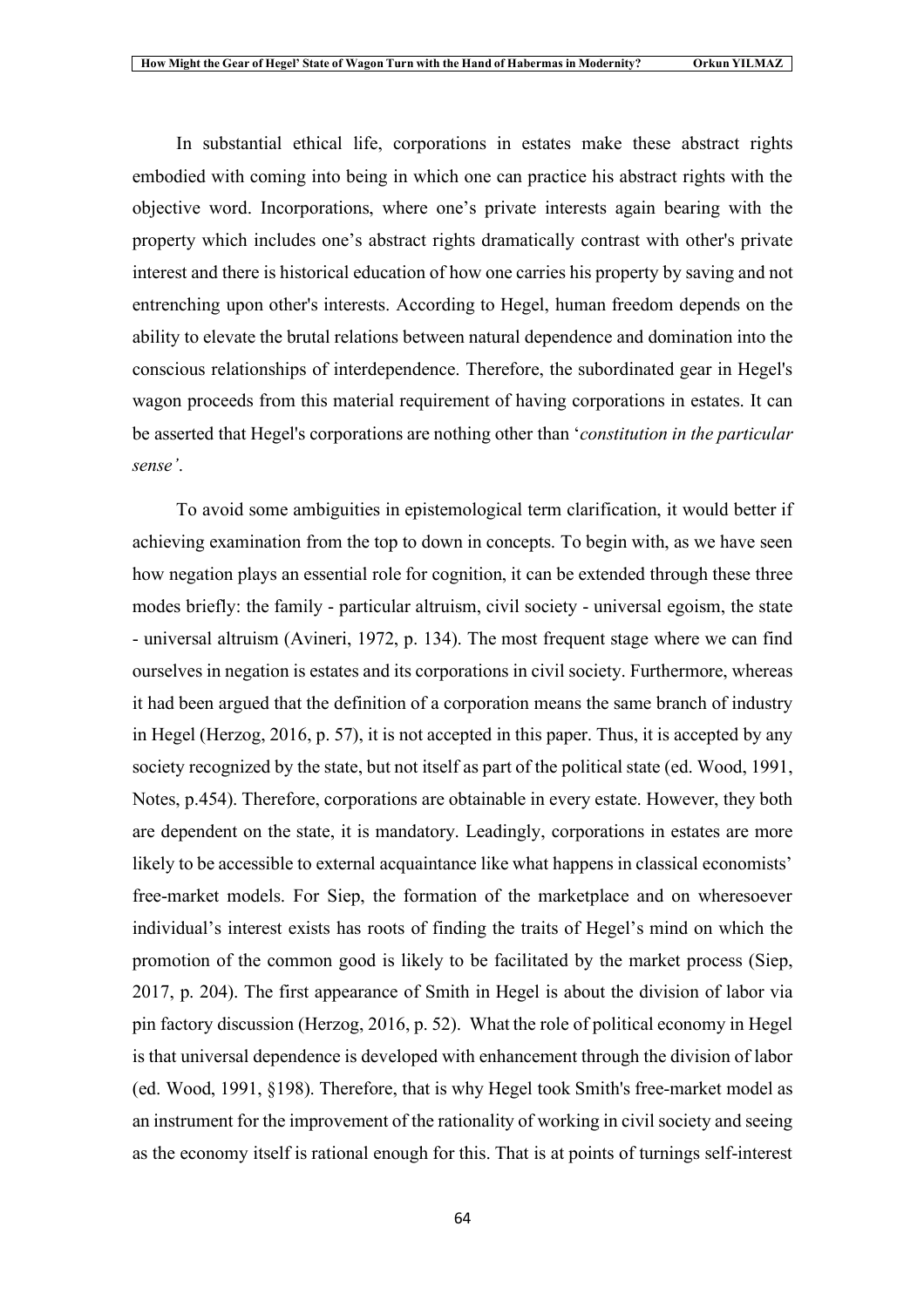into a contribution of the satisfaction of everyone's needs (ed. Wood, 1991, §199), it refers to the concreteness of abstract right which all people share in common.

However, to acquire correct comprehension of this relationship, better to pay attention here. For Hegel, a free market is an auxiliary of civil society, it is part of it. Therefore, corporations in either in business or institutions of civil servants, find themselves in the market as beings with universal bonds, but it does not mean the exclusion of customs. Moreover, significantly, there are imperatives of Hegel to the condition of a free-market model which means that it is not absolutely free. That limitation is to block the production of the mentality of the rabble, a pile of human beings utterly atomized and alienated from society (ed. Wood, 1991, §245). Even though Smith assume that the problem of poverty will be left off with natural improvements of the market in its evolutionary process, so not preventing the contribution to general satisfaction at the end of the day, in contrast, Hegel believes that it is risky of permanent poverty and blocking opportunity of individuals. And correspondingly, according to Avineri (Avineri, 1972, p. 137), Hegel admits one of the most vexing problems facing modern society is the problem of pauperization. That is tantamount to say that people not only suffer from their basic needs but also their recognition of their personality and freedom inclined to be failed.

Therefore, the role of the state is to mitigate poverty, but he does not believe in the non-hierarchical communist point of view but saying that everyone should have property respect to the source from which possession springs (ed. Wood 1991, §49). Hegel's position of the state is not a radical problem-solver but giving palliative measures. Otherwise, the integration through differentiation which Hegel imagines would not be persisted. Notoriously, he repeatedly attempts to suggest destroying this zero-sum game by suggesting going abroad to other nations, at the end (ed. Wood, 1991, §246).

But, if it is correct comprehension of Hegel, then ethical solutions would be more welcoming than the intervention of the state, indeed, in that regard to reconciliation in the particular case, for Hegel, the reservation of resolution does not exist in private sympathy or accidental occurrence, public knowledge must step in there. Therefore, this kind of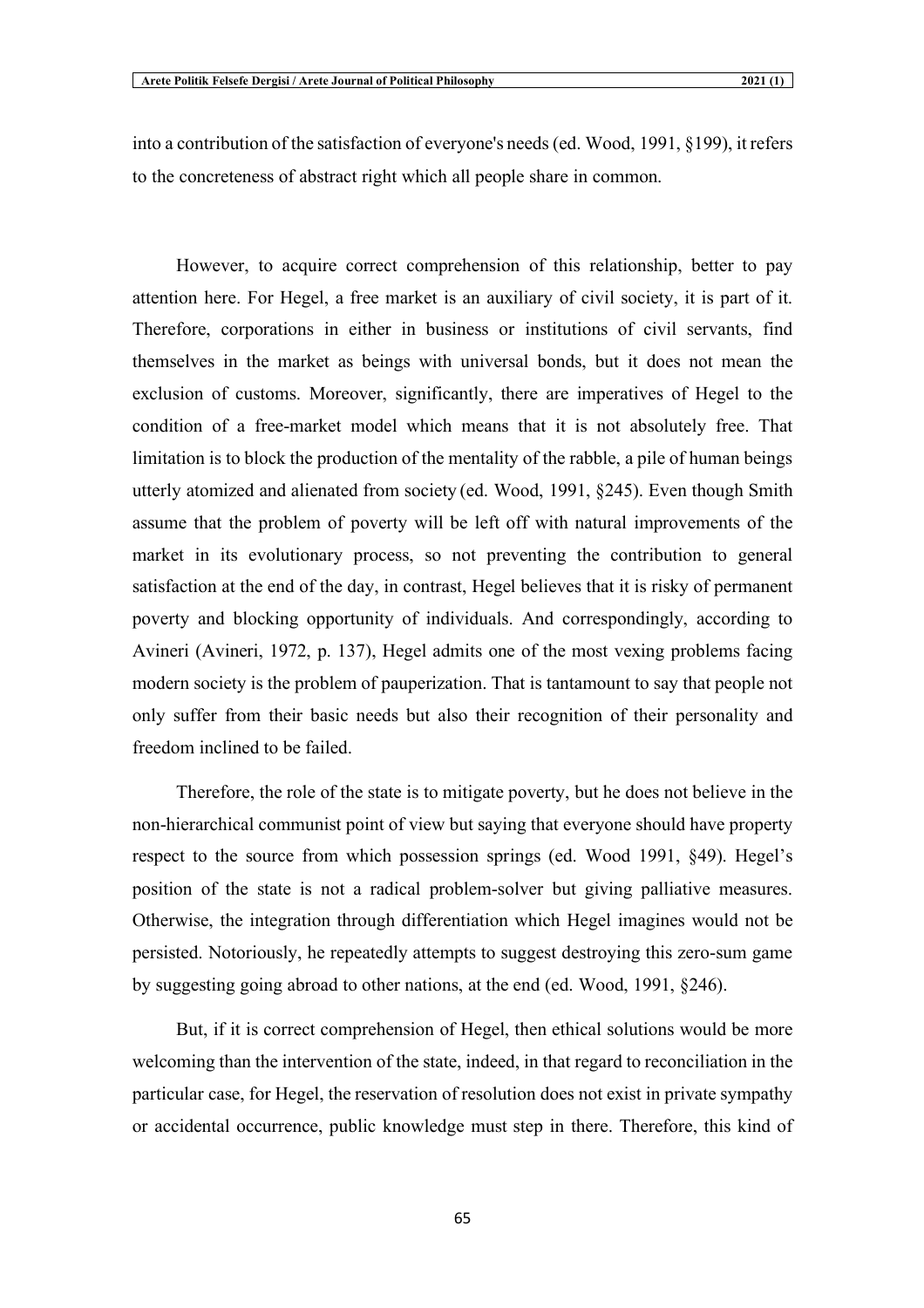knowledge unsurprisingly is included in Hegel's most distinct and special estate, namely civil servants.

#### **How Is It to Be Rejuvenated Corporations in Civil Servants?**

There is one estate that differs from others and having a significant role in such a way that Hegel describes this estate namely as civil servant belongs to the middle class and which has utmost political consciousness recognition of the state, its culture, and content (ed. Wood, 1991, §297). In this, civil servants do not see themselves as anybody from the public, because they are appointed by the sovereign, but at the same time, they conduct their business in comply with the fact that the particular will of them is withdrawn or lost. In contrast to particularity, they serve the public with duties. In addition, in Hegel, their progress in complying with resembling the scientific development via dialectical thinking. The mentioned public knowledge in the area of civil servant seems sufficient about responding modernity due to features of a civil servant.

Especially, in the perspective of the exchange economy, as Hegel warned about the permanent risk of poverty above, he had foreseen civil society has to face physical and ethical degeneration. By division of labor, even if more dependency in the material sense and its satisfaction and its results, such as overproduction or accumulation of wealth (ed. Wood, 1991, §198) increased overtimes, it might be rejuvenated such that it brought out more independence by means of dialogue or intersubjective relations.

What we can gain insights from Hegel into contemporary politics is that the necessity of exchanges realm cannot be unleashed. The moral attributes of corporations should not be reduced to modern business corporations, because it is well-known that the latter's moral characters are based on advertisements that are generally manipulative and ideologically neutralizing their profit-characters for their services (Klikauer, 2016, p. 20). More detailly, exchange economy will be misunderstood, if only taking consideration into the sphere of free-market action, rather, any kinds of exchange should be considered in all corporations. It would be a fatal mistake if the term of business or commercial and economy is taken the same. The term the economy has revolutionary meaning from Hegel's sense, because the inclinations of all reification of human' activities are not deniable in modernity. The issue of transmitted values should not make coercion on another member of the estate as imitating of competitive advantages what have been seen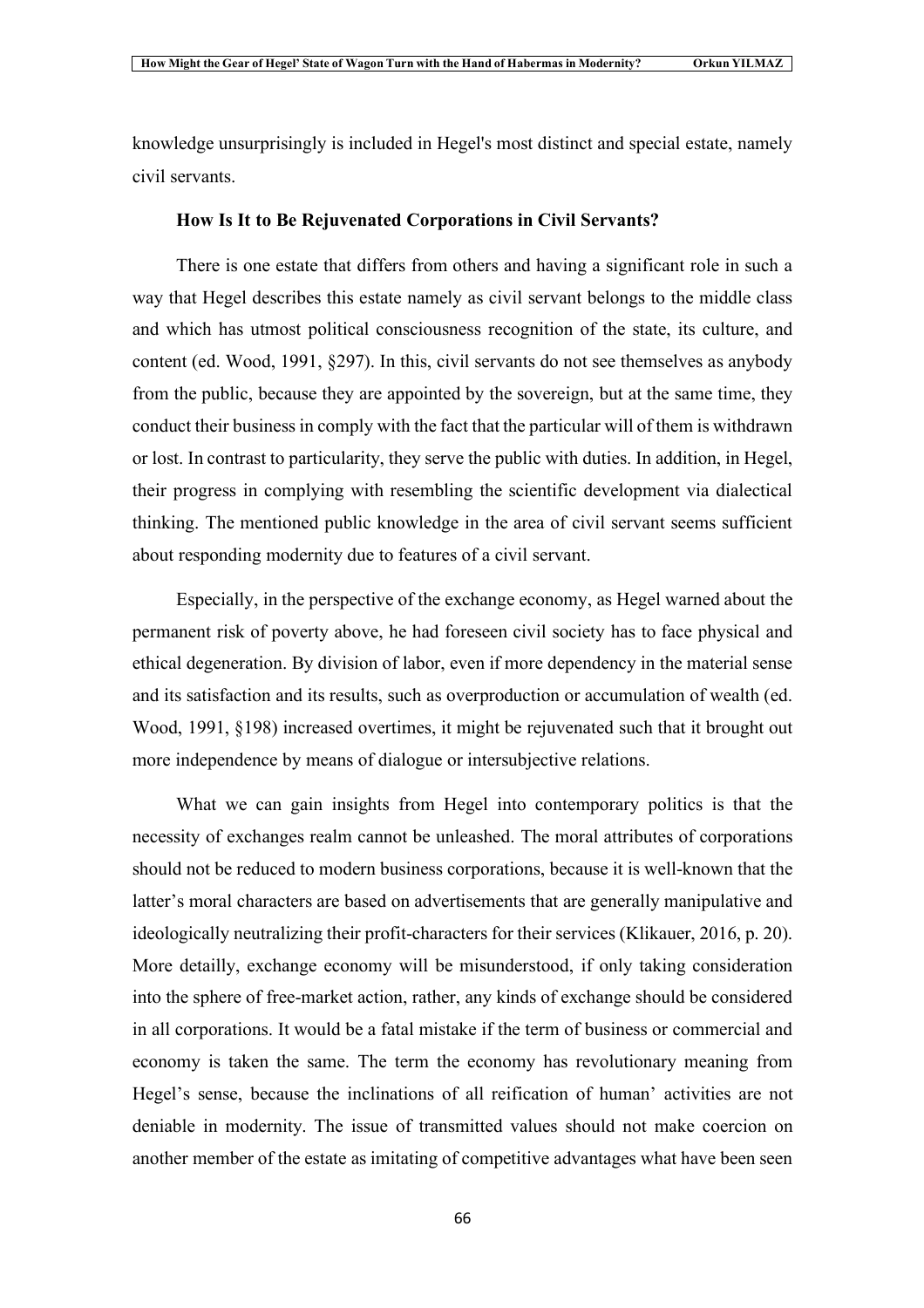from Industrial Revolutions by increasing of the division of labor, but their value should get into touch as a dialectically sublated and reflective.

As Hegel is still alive, Jürgen Habermas calls him who takes modernity became a problem in concepts (Habermas, 1987, p. 43). In the nature of the requirement of '*practice of abstract rights*', it calls for an experience. The experience in corporations is a core element which is also at where happens for sub-recognition of individuals with each other. As long as the term of the economy is driven out from business or managerial realm, in the case of experience at this point, the term of communication should be made by the same presupposition to the extent of the fact that communication is a kind of exchange where could be realized itself in every estate as opposed to isolation. According to Habermas, the sociological analysis starts with communicative practices, because he benefits from the evolutionary advantage of linguistic communication (Habermas, 1985, p. 274), (Krüger, 1991, p. 143). The reason why I do not prefer to use 'communication' is that there are many types of communication. However, communicative practices stress the possibility of exchange of normative claims. In detail, rather than domination of recognition in this process, there supposedly emerges of attitude which opts for equal recognition, which means that there exists other's abstract right to be fulfilled by others like you. Today, what seems narrow framework of market competitiveness as it was originally, now, influences all parts of the system, appears as the brutal corporation in every estate, remaining no parts without penetration. In contrast, it is crucial to think that in which ways it could be alternated to think less competitive, more cooperative relations in corporations by equal recognition and human enjoyment. It is a kind of enjoyment that does not spring from imagination or heart, it results from using the rational capacity of the individual and feeling satisfaction of where the sources of abstract rights stand-in.

That kind of communicative practices is asserted rests on by adaptation of Hegel as he did with political economy and its novelties, in other words, he also regards being open-minded, rather than only focusing on customs or mores, as thinking that there is no possibility of putting communicative practices including all customs or traditions. Furthermore, about the ideas of Hegel on communicative practices, moreover, with Sticker' unsystematic but with the close reading of Hegel's *Jenaer Realphilosophie*, Hegel criticizes the idea that all normative content is rooted in the ideal of authenticity on behalf of being an extreme form of subjectivism. That makes communication is distorted, with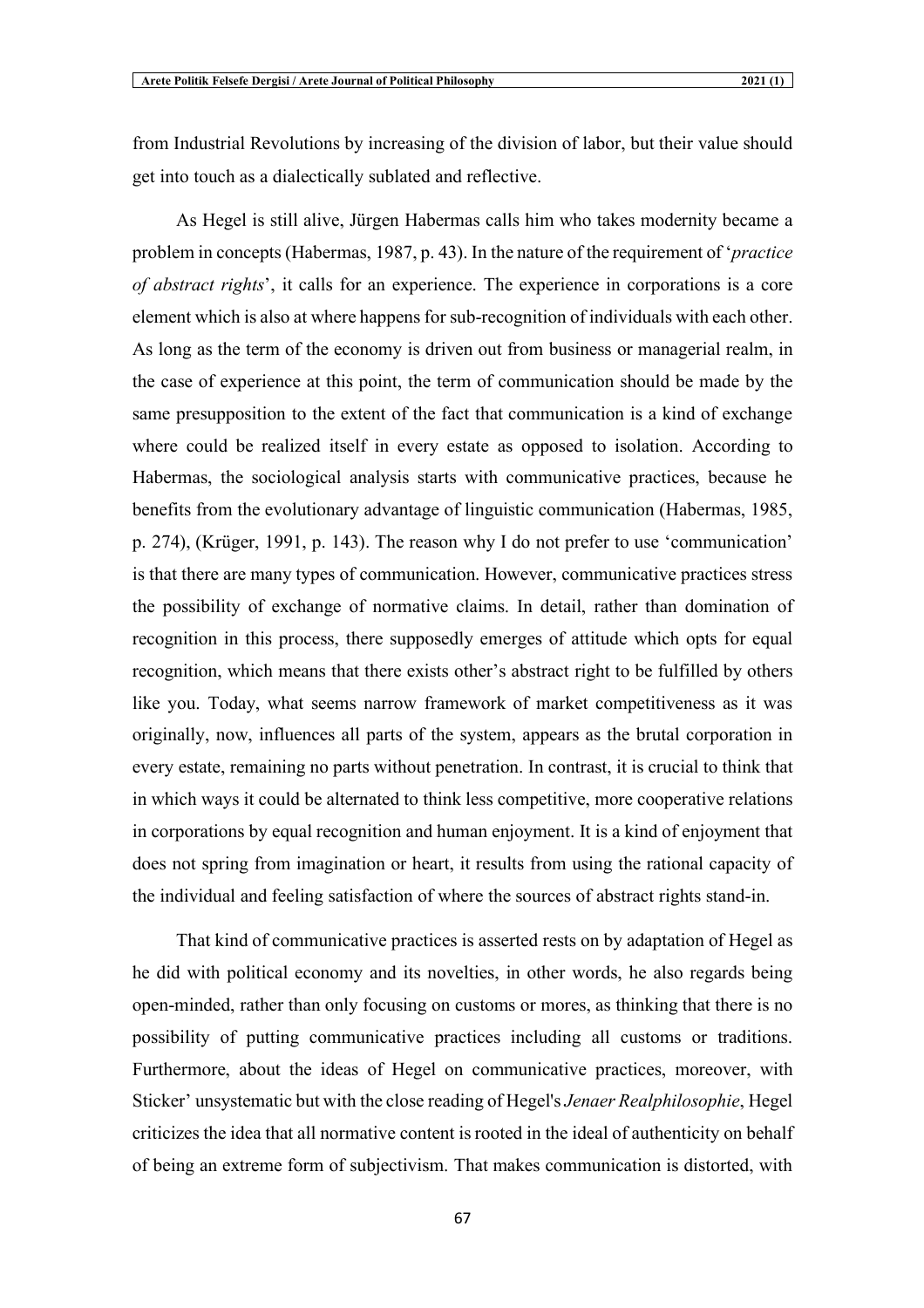a similar attitude of him also recognizable for the fact that Hegel severely criticizes romanticism of being an extreme form of subjectivism, especially in Friedrich Schlegel (Sticker, 2018, p. 3).

From the perspective of the paper, for Hegel, communicative practices have functions and sort objectivity in society, also related to ethical consideration, which addresses the link between communicative practices and normativity. Therefore, with the idea of the paper that responsiveness of Hegel to the market conditions now would come from the side of that kind of supporter of Hegel's *Sittlichkeit* communicative practices which attempts to be penetrated the civil servant estate.

At this point, the reason why these communicative practices should primarily engage in a civil servant is that firstly, due to mentioned altruistic perspective of duty especially belonging to the civil servant, there more detectable in implying a communicative process which is moral bonds in corporations rather than private bond communication. Secondly, when comparing with the other two estates, the sovereigns of civil servants are more stable than others. That evokes the idea that the institutional memory including reminiscent of experiences of crises is better off. This specific kind of enjoyment is *sine qua non* for this estate' corporations. In case of non-existence, the corporations will go bankrupt. To make it clearer, that corporations in civil servants will become more attractive than other estates, where individuals will want to get rid of the subjective inconsistency. In other words, individuals will carry the willingness to enter there rather than escape. The study of Pollitt and Bouckaert showing how unsystematic international reform movement for public administration is enough to prove if there is no aspiration of thinking about how corporations in civil servants might be formed (Pollitt and Bouckaert, 2004, p. 140). As long as rhetorical and superficial reform is taken, then it takes away from the origin of ethical permanent aims in a corporation.

The purpose of communicative practices does not convey any kind of abstract sense like human emancipation or simply correcting deliberations of humans etc. The only motivating proposal of that is to indicate there is another way of process in a corporation, except competitiveness. This way of thinking does not immediately bring solutions to problems in corporations, but, in the long run, it is believed that the code of social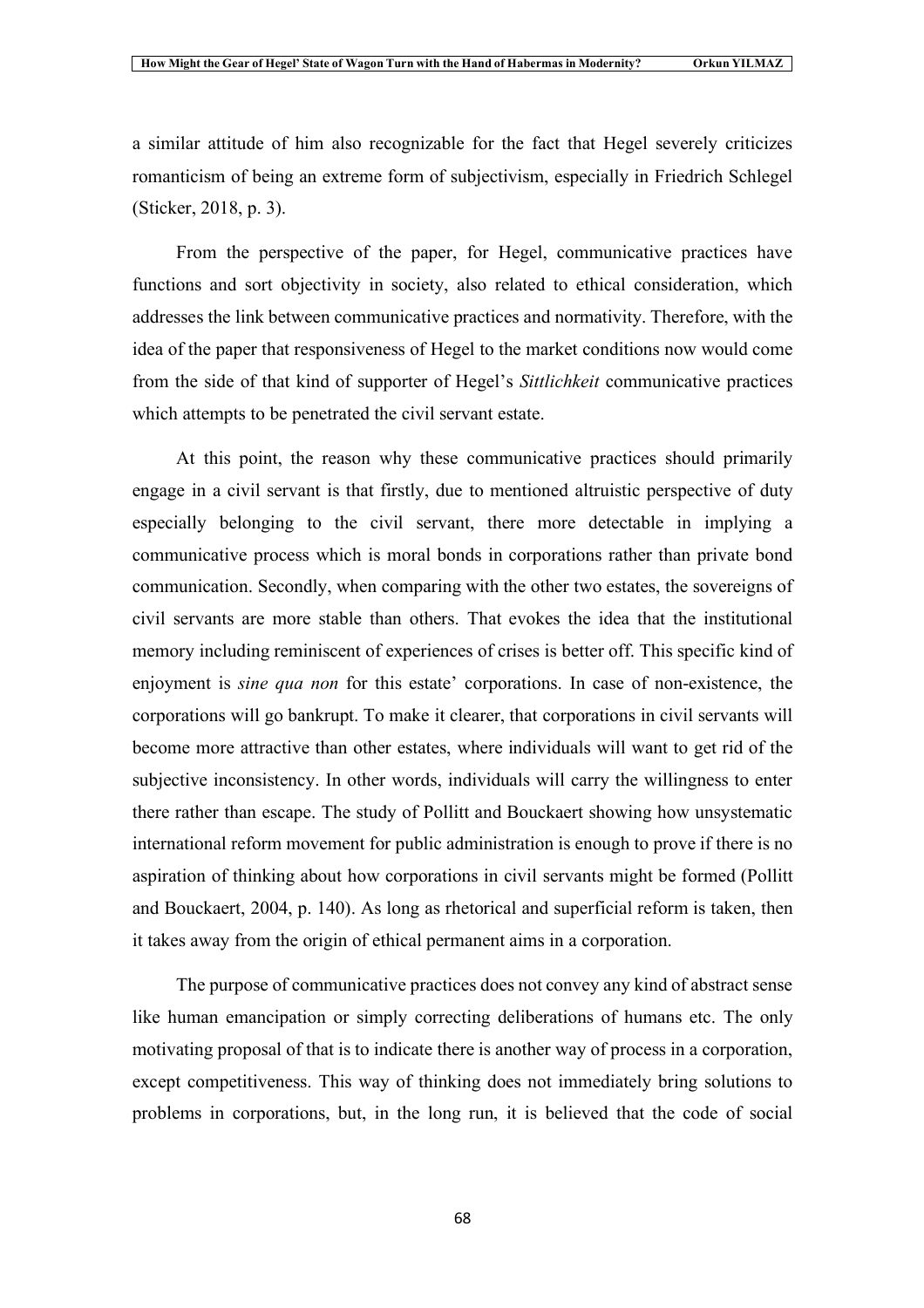development and its results will be seen as a rotating of gears toward substantial ethical life.

#### **Conclusion**

The debate between the general will and particular will still last and many words to be said. However, to look for an effective tool in means of applicability of theoretical research such as with the question of where to start in reality, I think, at that point, many theory remains nonresponsive, even if they contribute lots of thought experiments. In detail, many purposes of response to Hegel's state theory would eliminate the deficiency discussed throughout the paper, especially in the problem of pauperization. However, as classical Marxist theories criticized that problem on the level of the system, revolutionary basements, few of them could succeed at working with reality, many others implicitly at least fell into the trap of harshness of contemporary market structures and approving of system designation, similar to what they criticized about classical Marxist theorists.

It is believed that, inspired by Hegel here, if you seek instruments in reality to improve your ideal. There needs to have a close and marginalized, in the restricted sense of historical roots of ideal and investigation of conditions of background. Someone would criticize the state of wagon is reductionist reading and undermine many of teachers of Hegel's idea in a limited sense, it is fair. However, as I reply, it has been tried to show, the term of state of the wagon was to show Hegel's gear of wagon, so to speak nothing else.

The motivation of the paper is to re-emerge Hegel's state theory these days and ask him how to overcome the issue of ethical and physical degeneration. The relationship between ethical and physical degeneration was also seen as complex and needed to be discussed. However, when you consider *Sittlichkeit*, due to its normative content, then it would be interpreted that the first step of him would like to go into the issue of ethical degeneration.

This paper has tried to deal with the normative senses of degeneration and Hegel's practical domain estate, civil servants. Moreover, what this paper attempted to contribute that, today, the character of civil servants in progress approach managerial understanding, and thereby we are missing the advantages of them, by means that they are the domain of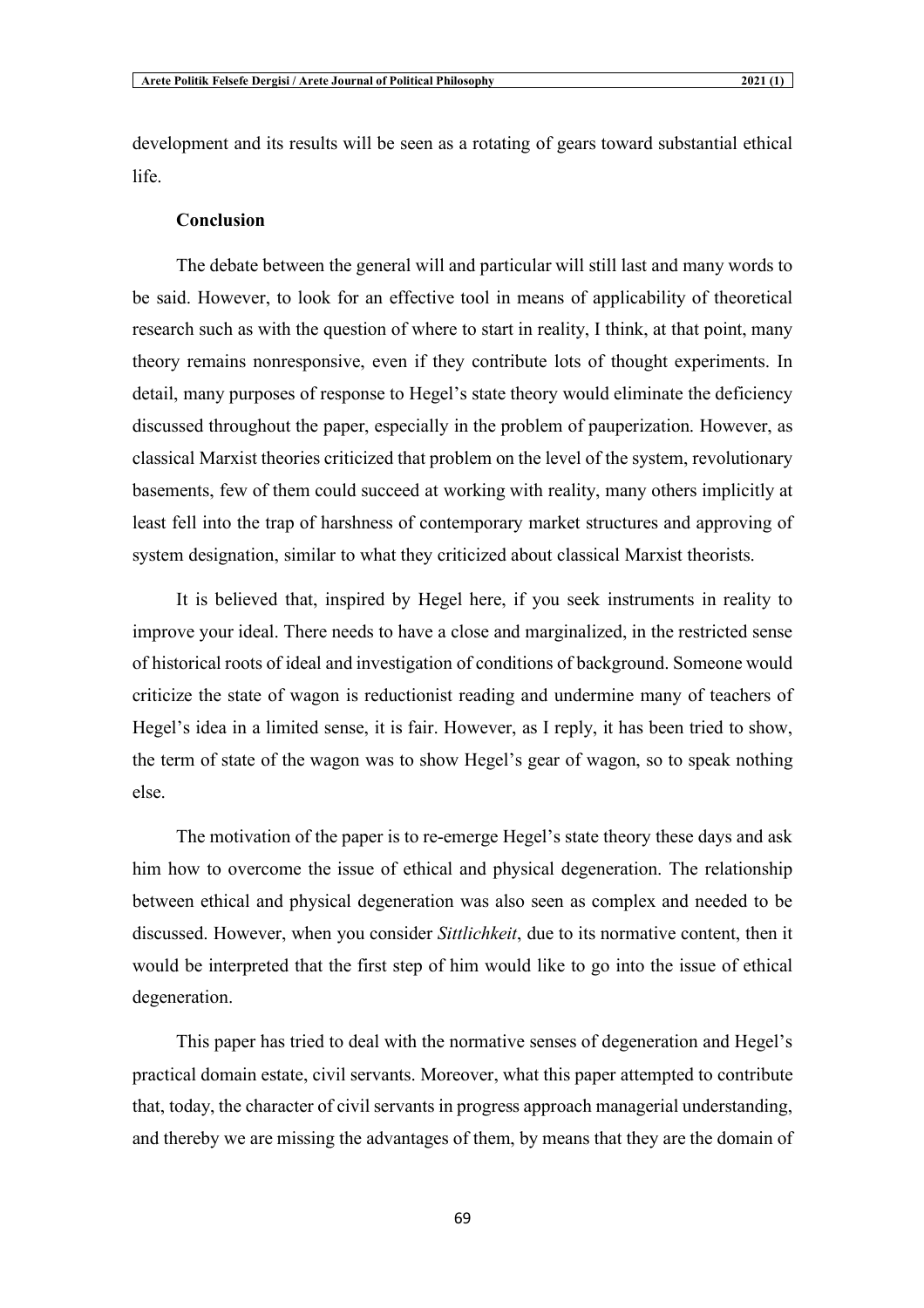universal egoism, but at the same time, the closest passage points to ideal state which in Hegel's mind. Therefore, the problem of pauperization in an ethical sense had to be searched for practical tools such as communicative practices, rather than the first gear of him, namely political constitution. If Hegel had been still alive, I would see no counterargument from him to disagree with communicative practices in these corporations.

### **References**

Avineri, S. (1972). *Hegel's Theory of the Modern State.* Cambridge: Cambridge University Press.

Cassirer, E. (1946). *The Myth of the State.* New Haven: Yale University Press.

Gökberk, M. (2012). Hegel'in Devlet Felsefesi. *Felsefe Arkivi, 1*(2-3), pp. 99-129.

Habermas, J. (1985). *The Theory of Communicative Action, Volume 1: Reason and the Rationalization of Society.* (T. McCarthy, Trans.) Boston, Massachusetts: Beacon Press.

Habermas, J. (1987). *The Philosophical Discourse of Modernity.* (F. Lawrence, Trans.) Cambridge: Polity Press.

Hardimon, M. O. (1994). *Hegel's Social Philosophy: The Project of Reconciliation .* Cambridge : Cambridge University Press.

Hegel, G. W. (1975). *Hegel's Logic: Being Part One of The Encyclopaedia of the Philosophical Sciences (1830).* (W. Wallace, Trans.) Oxford: Clarendon Press.

Hegel, G. W. (1991). *Elements of the Philosophy of Right.* (A. W. Wood, Ed., & H.B.Nisbet, Trans.) Cambridge: Cambridge University Press.

Herzog, L. (2016). *Inventing the Market: Smith, Hegel, and Political Theory.* Oxford: Oxford University Press.

Huard, R. L. (2006). *Plato's Political Philosophy: The Cave.* New York: Algora Publishing.

Klikauer, T. (2016). *Hegel's Moral Corporation.* London: Palgrave Macmillan.

Knowles, D. (2002). *Routledge Philosophy GuideBook to Hegel and the Philosophy of Right.* London: Routledge.

Krüger, H.-P. (1991). Communicative Action or the Mode of Communication for Society as a Whole. In A. Honneth, & H. Joas , *Communicative Action: Essays on Jürgen Habermas's The Theory of Communicative Action* (J. Gaines, & D. Jones, Trans., pp. 140- 64). Cambridge: The MIT Press.

Plato, J. M. (1977). *Theaetetus.* Oxford: Clarendon Press.

Pollitt, C., & Bouckaert, G. (2004). *Public Management Reform: A Comparative Analysis.* Oxford: Oxford University Press.